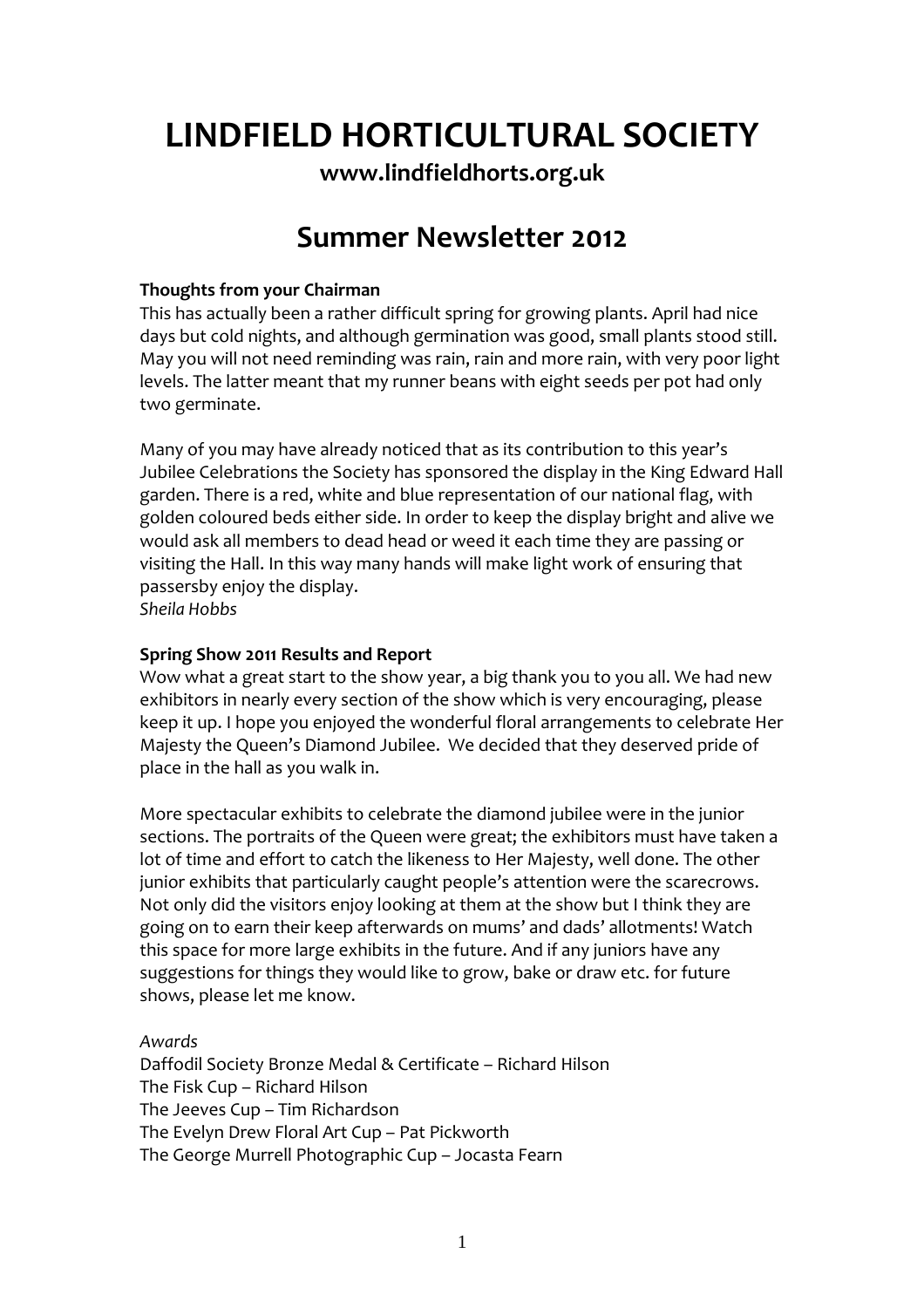The Lea Cup – Jim Stockwell The Heart and Soul and Perri Winkle Shield – Emily Sutlow The Kieron James Toys Shield – Cerys Fruin The Daffodil Cup – Helen Dunlop The Dawson Cup ‐ Tom Hughes The LHS Junior Cup – David Adams Best in Show: Vegetable – Tim Richardson Pot Plant – Flo Whitaker Flower – Josie Hughes

Cookery – Margaret Carter Handicraft – Pat Whetstone

Finally I have a Hozelock easy clear and fountain pond pump for sale at £50. It is brand new and still in the box, I bought it a couple of years ago and then decided to do away with my pond. If anyone is interested please call me (483236) or email me (whet25@btinternet.com). See you at the summer show. *Pat Whetstone*

# **A Thank You**

The Spring Newsletter reported that as a result of recent coppicing at St Peter and St James Hospice suitable material was available for use as pea sticks and/or bean poles. Several members took advantage of the opportunity and over £60 was donated for which the Hospice is very grateful. There will be another opportunity next year so watch this space.

# **Rapture is coming to the LHS**

Congratulations to the winners of the Rosemoor Gold daffodil class in the Spring Show – and well done to all of those who were able to show a multi-headed stem. Next year's bulbs have already been ordered by the Society and 'Rapture' will be on sale to members at the Autumn Show. Further information will be included in the Autumn newsletter.

*Richard Hilson*

### **A Bouquet for Gill**

As a small token of our appreciation for all the help Gill Jones has given the Society with its formerly errant projector, she was presented with a well deserved bouquet at the May talk. Before her intervention it was a close run thing whether Wendy or Martin would be the first to hurl the projector through the nearest window!

### **Talks Programme 2011/2**

Wendy Dumbleton provided us with a very wide range of speakers and topics for the talk's programme which has just ended. We kicked off with the irrepressible Bob Brown from Cotswold Garden Flowers, who gave us an insight into "Unusual Winter Plants". It was easy to appreciate why he is a leading "mover and shaker" in horticultural circles. He was followed by Annie Guilfoyle's talk "Designing with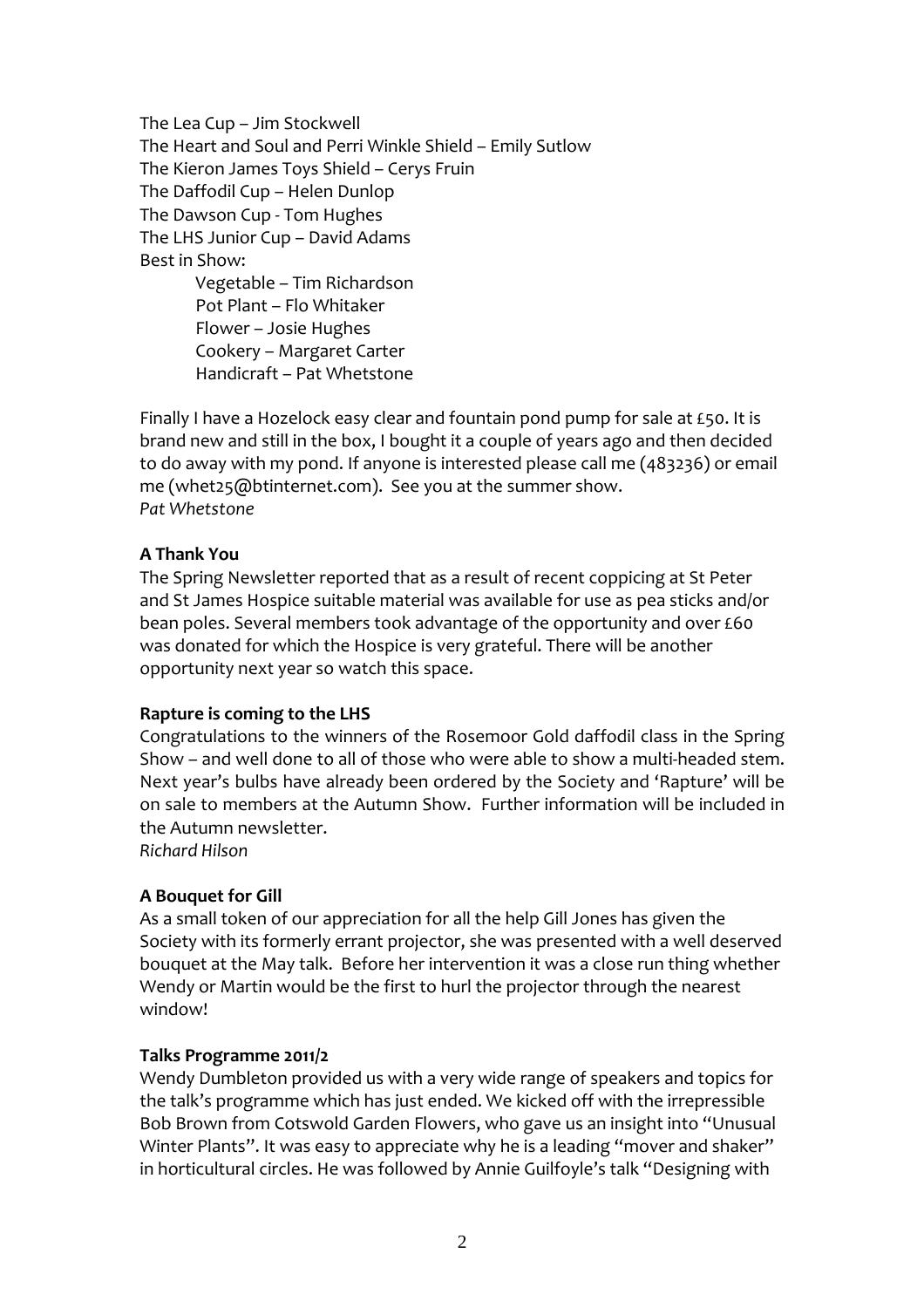Plants" in which she illustrated all too clearly for some of us what does not quiet work in our own gardens. We will try to do better Annie.

Next up it was Chris Clennett from just down the road giving us "An Impression of Wakehurst Place". He reminded us of things we had forgotten in this lovely garden as well as mentioning some we had not heard of. We now look forward to reading his book on "Cyclamen" – so just get on and finish it Chris. Graeme Mitchell then told us about all the superb gardens you can visit with Brightwater Holidays, and he was followed by Bob Tunks giving us as usual very inspiring floral demonstrations. Words of warning however for those of you who were not there; do not travel in a car if Bob is driving unless you are doing the navigating!

We then had Tom Hart Dyke with his talk on "Kidnapped in Columbia (in the process of plant hunting)". What a horrific nine months he had as a hostage and what a bundle of energy he is! If you have not seen his World Garden at Lullingstone Castle do try to get there this summer. The programme concluded with Russell Bowes telling us "The Tale of the Tulip". It cannot be very often that a horticultural talk embraces bulbs, the ongoing international financial crisis and lessons for the Euro. And yes we did learn a lot about tulips, but unfortunately for us all our "Lords and Masters" did not learn, or want to know, the lessons arising from the bulbs history. Life is never dull if you belong to LHS!

# **Speakers**

Whilst on the subject of our talk's programme Wendy Dumbleton would like to thank all those people who give her suggestions for speakers. These have been most useful and where possible she takes them up, so please keep them coming and let her know when you hear a speaker who is great on garden matters.

# **Can you help?**

The Society is desperate to find someone to maintain our computerised membership records. Currently the records are held in an excel spread sheet which contains name, address, membership number, round number and email address. These records are then sorted by name for the Membership Secretary and by email address and round number for newsletter and show schedule distribution. Excel is probably not the best format in which to keep records but the Treasurer who currently maintains the records does not have any data base skills. This is really a vital job and once it is set up would not be that arduous. Please consider this request and if you can help would you please contact Michael Elliott on 483039.

*Committee*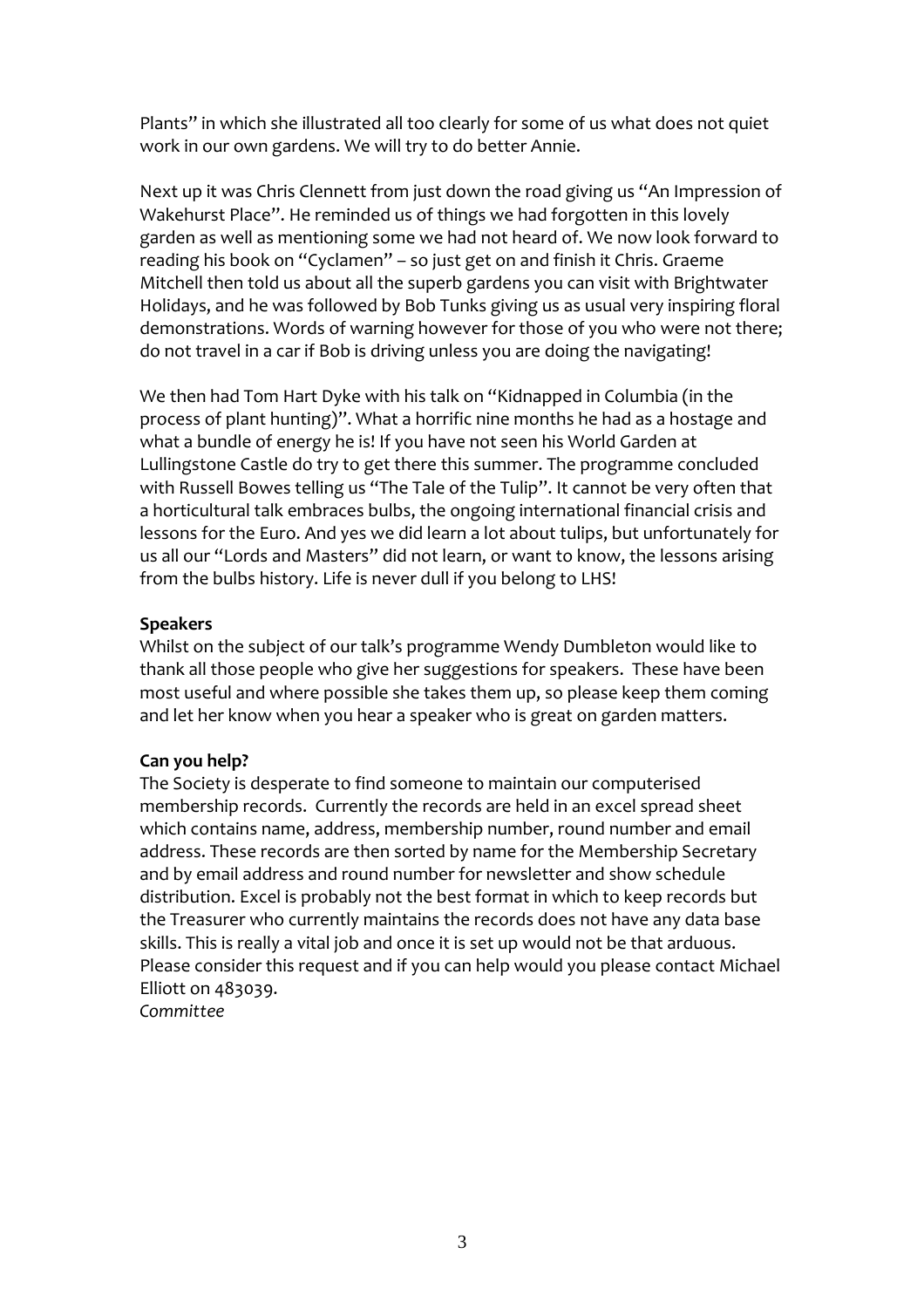## **Discounts**

In addition to the arrangement at Garden Pride in Ditchling, two other nurseries are now offering discounts to members.

### *Wakehurst Plant Centre*

On the last full weekend of every month (that is when both the Saturday and Sunday fall in the same month) on production of your LHS membership card you will be entitled to 10% off all plant, bulb and seed purchases.

### *Southon Plants*

Southon Plants are offering a 10% discount on sales **at their nursery, on production of your LHS membership card**. The nursery is a family run business in Dormansland, near Lingfield; the full address is:

Mutton Hill, Dormansland, Surrey RH7 6NP

Tel: 01342 870150

Open every day: Mon – Fri 9am – 5.30pm, Sat, Sun, 10am – 5.30pm.

They also have a plant stall in the Orchards, Haywards Heath on Thursdays and Saturdays and on Farmers Market days **but the discount is not available there**.

As they may not be so well known to members here are comments about them from one of the LHS committee:

"We buy a lot of plants from them and without exception they have all been excellent quality, very long‐flowering and extremely good prices. They sell a wide range of plants and have some new and unusual perennials as well as seasonal bedding, interesting heucheras, fuchsias etc. David Southon is a real plantsman who will always give good advice on suitability and cultivation."

A full list of plants is on their website: www.southonplants.com, as is a map showing the exact location.

### **Wakehurst Place**

#### *Nursery area*

Keen eyed recent visitors to the walled garden at Wakehurst will have noticed that the door to the nursery area is now open for the public to enter from 10am to 4pm up until October. Of particular interest is the display of various varieties of wheat and the information panel emphasising the importance of wheat, rice and potatoes to the world's diet.

### *Secret Wakehurst*

Most of you will be aware that the Mansion at Wakehurst was used to billet Canadian troops during the Second World War, but did you know that there was